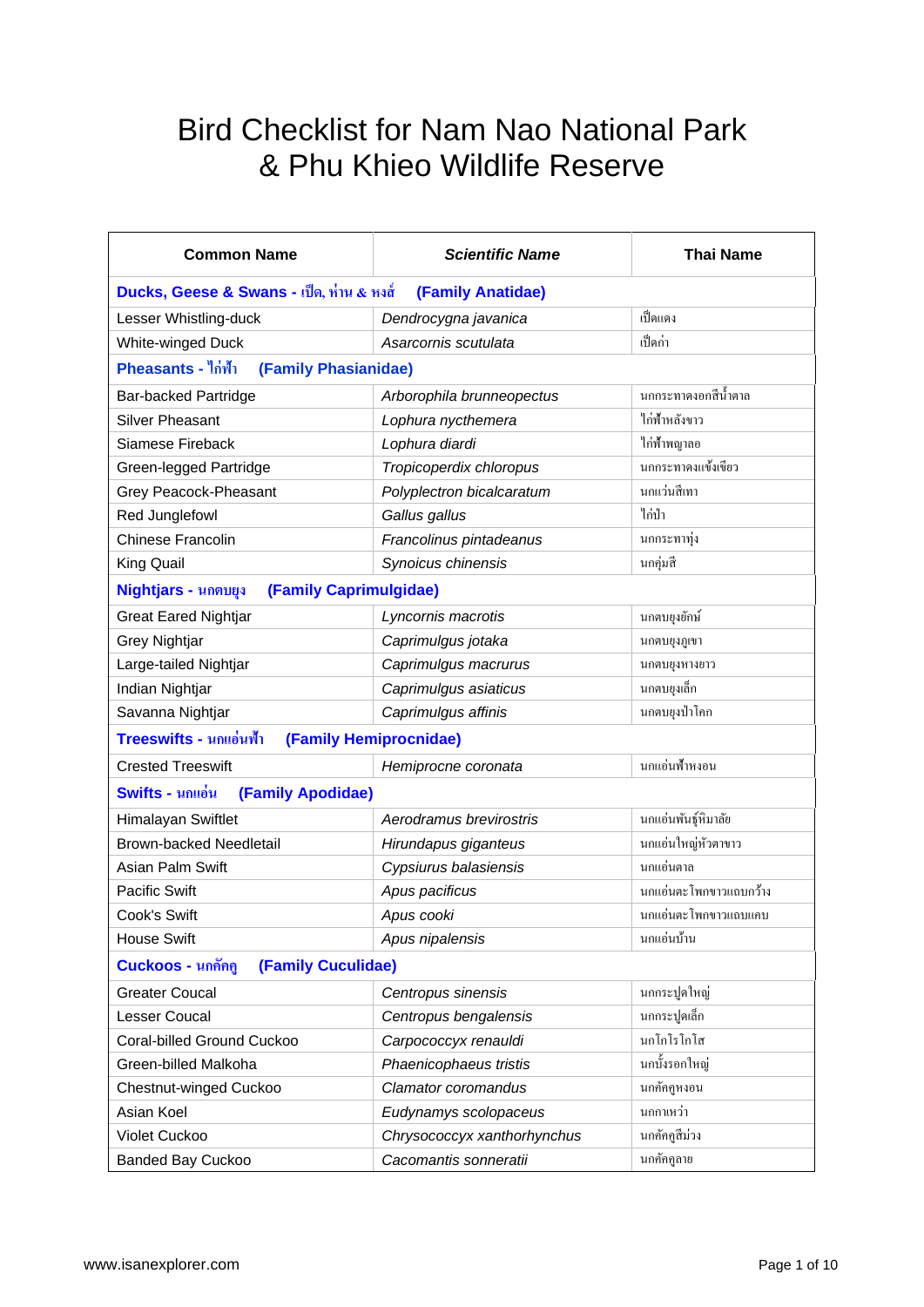| Plaintive Cuckoo                                                    | Cacomantis merulinus       | นกอีวาบตั๊กแตน       |  |
|---------------------------------------------------------------------|----------------------------|----------------------|--|
| Square-tailed Drongo-Cuckoo                                         | Surniculus lugubris        | นกคัคคูแซงแซว        |  |
| Large Hawk-Cuckoo                                                   | Hierococcyx sparverioides  | นกคัคคูเหยี่ยวใหญ่   |  |
| Indian Cuckoo                                                       | Cuculus micropterus        | นกคัคคูพันธุ์อินเดีย |  |
| Pigeons & Doves - นกพิราบ & นกเขา                                   | (Family Columbidae)        |                      |  |
| <b>Rock Dove</b>                                                    | Columba livia              | นกพิราบป่า           |  |
| <b>Oriental Turtle Dove</b>                                         | Streptopelia orientalis    | นกเขาพม่า            |  |
| <b>Red Collared Dove</b>                                            | Streptopelia tranquebarica | นกเขาไฟ              |  |
| <b>Spotted Dove</b>                                                 | Spilopelia chinensis       | นกเขาใหญ่, นกเขาหลวง |  |
| <b>Barred Cuckoo-Dove</b>                                           | Macropygia unchall         | นกเขาลายใหญ่         |  |
| Little Cuckoo-Dove                                                  | Macropygia ruficeps        | นกเขาลายเล็ก         |  |
| <b>Common Emerald Dove</b>                                          | Chalcophaps indica         | นกเขาเขียว           |  |
| Zebra Dove                                                          | Geopelia striata           | นกเขาชวา             |  |
| Thick-billed Green Pigeon                                           | Treron curvirostra         | นกเขาเปล้า           |  |
| Wedge-tailed Green Pigeon                                           | Treron sphenurus           | นกเปล้าหางพลั่ว      |  |
| Mountain Imperial Pigeon                                            | Ducula badia               | นกมูม                |  |
| Rails, Crakes & Coots - นกอัญชัน, นกอัญชันป่า & นกคู๊ท              | (Family Rallidae)          |                      |  |
| Common Moorhen                                                      | Gallinula chloropus        | นกอีล้ำ              |  |
| White-breasted Waterhen                                             | Amaurornis phoenicurus     | นกกวัก               |  |
| Grebes - เป็ดผี<br>(Family Podicipedidae)                           |                            |                      |  |
| Little Grebe                                                        | Tachybaptus ruficollis     | นกเปิ้ดผีเล็ก        |  |
| Buttonquail - นกคุ่มแท้<br>(Family Turnicidae)                      |                            |                      |  |
| <b>Barred Buttonquail</b>                                           | Turnix suscitator          | นกคุ่มอกลาย          |  |
| Plovers - นกหัวโต<br>(Family Charadriidae)                          |                            |                      |  |
| Red-wattled Lapwing                                                 | Vanellus indicus           | นกกระแตแต้แว้ค       |  |
| Sandpipers & Snipes - นกชายเลน & นกโป่งวิด<br>(Family Scolopacidae) |                            |                      |  |
| Eurasian Woodcock                                                   | Scolopax rusticola         | นกปากซ่อมดง          |  |
| Common Sandpiper                                                    | Actitis hypoleucos         | นกเค้าดิน            |  |
| (Family Ciconiidae)<br>Storks - นกกระสา                             |                            |                      |  |
| Asian Openbill                                                      | Anastomus oscitans         | นกปากห่าง            |  |
| <b>Black Stork</b>                                                  | Ciconia nigra              | นกกระสาคำ            |  |
| Anhingas & Darters - นกอ้ายงัว<br>(Family Anhingidae)               |                            |                      |  |
| <b>Oriental Darter</b>                                              | Anhinga melanogaster       | นกอ้ายงั่ว           |  |
| (Family Phalacrocoracidae)<br>Cormorants & Shags - นกกานำ           |                            |                      |  |
| Little Cormorant                                                    | Microcarbo niger           | นกกาน้ำเล็ก          |  |
| Herons & Bitterns - นกยาง<br>(Family Ardeidae)                      |                            |                      |  |
| <b>Striated Heron</b>                                               | <b>Butorides striata</b>   | นกขางเขียว           |  |
| <b>Chinese Pond Heron</b>                                           | Ardeola bacchus            | นกยางกรอกพันธุ์จีน   |  |
| Eastern Cattle Egret                                                | <b>Bubulcus coromandus</b> | นกยางควาย            |  |
| Grey Heron                                                          | Ardea cinerea              | นกกระสานวล           |  |
| Purple Heron                                                        | Ardea purpurea             | นกกระสาแดง           |  |
| <b>Great Egret</b>                                                  | Ardea modesta              | นกยางโทนใหญ่         |  |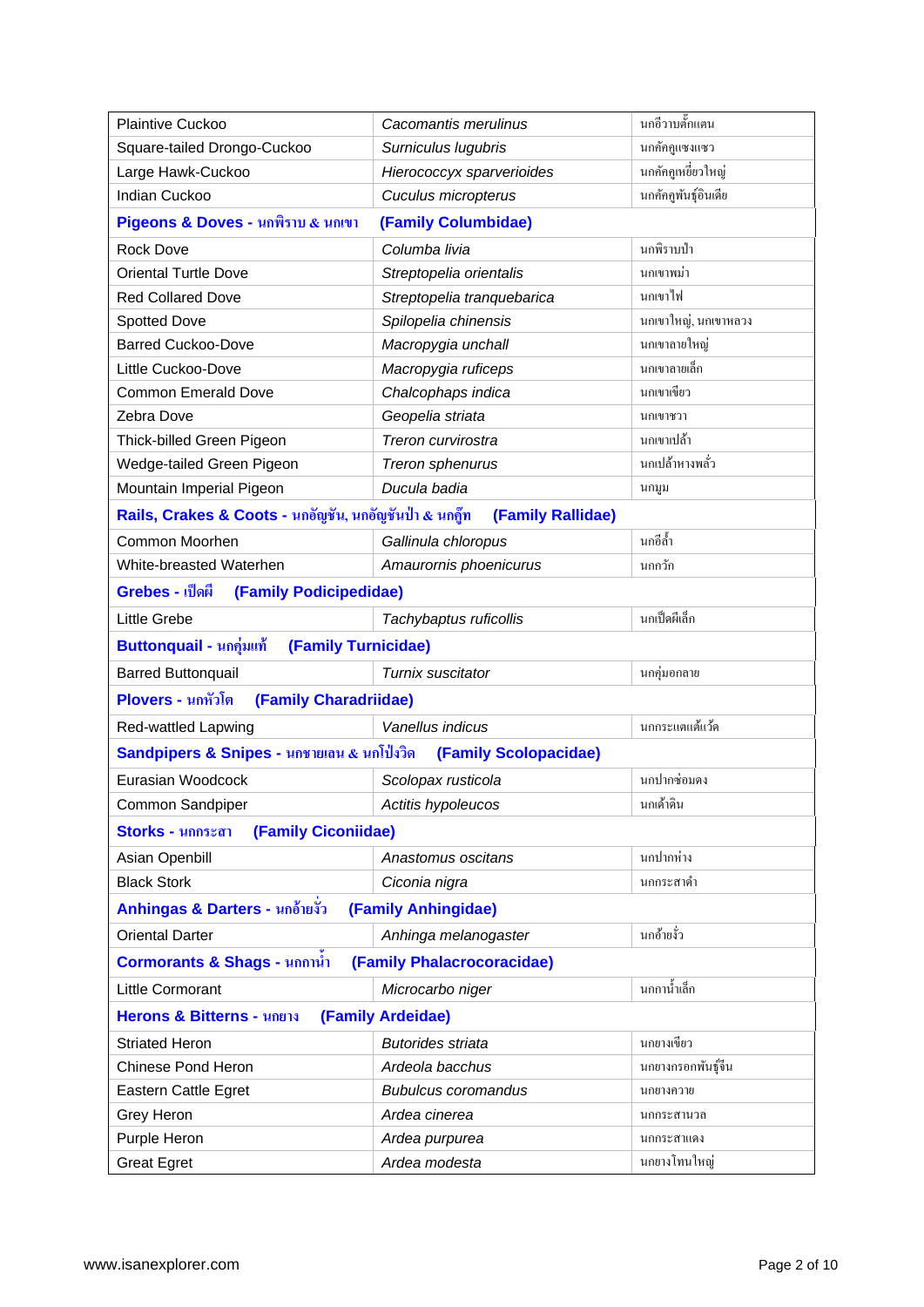| Intermediate Egret                              | Egretta intermedia        | นกยางโทนน้อย           |
|-------------------------------------------------|---------------------------|------------------------|
| Little Egret                                    | Egretta garzetta          | นกยางเปีย              |
| Ospreys - เหยี่ยวออสเปร<br>(Family Pandionidae) |                           |                        |
| <b>Western Osprey</b>                           | Pandion haliaetus         | เหขี่ยวออสเปร          |
| Kites, Hawks & Eagles - เหยี่ยว & นกอินทรี      | (Family Accipitridae)     |                        |
| <b>Black-winged Kite</b>                        | Elanus caeruleus          | เหขี่ยวขาว             |
| Oriental Honey-buzzard                          | Pernis ptilorhynchus      | เหขี่ยวผึ้ง            |
| Jerdon's Baza                                   | Aviceda jerdoni           | เหขี่ยวกิ้งก่าสีน้ำตาล |
| <b>Black Baza</b>                               | Aviceda leuphotes         | เหขี่ยวกึ้งก่าสีดำ     |
| <b>Crested Serpent Eagle</b>                    | Spilornis cheela          | เหขี่ยวรุ้ง            |
| Changeable Hawk Eagle                           | Nisaetus limnaeetus       | เหขี่ยวต่างสี          |
| Mountain Hawk Eagle                             | Nisaetus nipalensis       | เหขี่ยวภูเขา           |
| <b>Crested Goshawk</b>                          | Accipiter trivirgatus     | เหขี่ยวนกเขาหงอน       |
| Shikra                                          | Accipiter badius          | เหขี่ยวนกเขาชิครา      |
| Chinese Sparrowhawk                             | Accipiter soloensis       | เหขี่ยวนกเขาพันธุ์จีน  |
| Besra                                           | Accipiter virgatus        | เหขี่ยวนกกระจอกเล็ก    |
| <b>Brahminy Kite</b>                            | Haliastur indus           | เหขี่ยวแดง             |
| Rufous-winged Buzzard                           | <b>Butastur liventer</b>  | เหขี่ยวปีกแดง          |
| Grey-faced Buzzard                              | <b>Butastur indicus</b>   | เหยี่ยวหน้าเทา         |
| <b>Barn Owls - นกแสก</b><br>(Family Tytonidae)  |                           |                        |
| Oriental Bay Owl                                | Phodilus badius           | นกแสกแคง               |
| <b>Owls - นกเค้า</b><br>(Family Strigidae)      |                           |                        |
| <b>Brown Hawk-Owl</b>                           | Ninox scutulata           | นกเค้าเหขี่ยว          |
| <b>Collared Owlet</b>                           | Taenioptynx brodiei       | นกเค้าแคระ             |
| <b>Asian Barred Owlet</b>                       | Glaucidium cuculoides     | นกเค้าโมง, นกเค้าแมว   |
| Mountain Scops Owl                              | Otus spilocephalus        | นกเค้าภูเขา            |
| Oriental Scops Owl                              | Otus sunia                | นกเค้าหูขาวเล็ก        |
| <b>Collared Scops Owl</b>                       | Otus lettia               | นกเค้ากู่, นกสูก       |
| Brown Fish Owl                                  | Ketupa zeylonensis        | นกทึดทือพันฐ์เหนือ     |
| Brown Wood Owl                                  | Strix leptogrammica       | นกเค้าป่าสีน้ำตาล      |
| (Family Trogonidae)<br>Trogons - นกขุนแผน       |                           |                        |
| Orange-breasted Trogon                          | Harpactes oreskios        | นกขุนแผนอกสีส้ม        |
| Red-headed Trogon                               | Harpactes erythrocephalus | นกขุนแผนหัวแดง         |
| (Family Upupidae)<br><b>Hoopoes - นกกะราง</b>   |                           |                        |
| Eurasian Hoopoe                                 | Upupa epops               | นกกะรางหัวขวาน         |
| Hornbills - นกเงือก<br>(Family Bucerotidae)     |                           |                        |
| <b>Great Hornbill</b>                           | <b>Buceros bicornis</b>   | นกกก, นกกาฮัง          |
| <b>Oriental Pied Hornbill</b>                   | Anthracoceros albirostris | นกแก๊ก, นกแกง          |
| Austen's Brown Hornbill                         | Anorrhinus austeni        | นกเงือกสีน้ำตาลคอขาว   |
| Wreathed Hornbill                               | Rhyticeros undulatus      | นกเงือกกรามช้าง        |
| (Family Coraciidae)<br>Rollers - นกตะขาบ        |                           |                        |
| Indochinese Roller                              | Coracias affinis          | นกตะขาบทุ่ง            |
| <b>Oriental Dollarbird</b>                      | Eurystomus orientalis     | นกตะขาบคง              |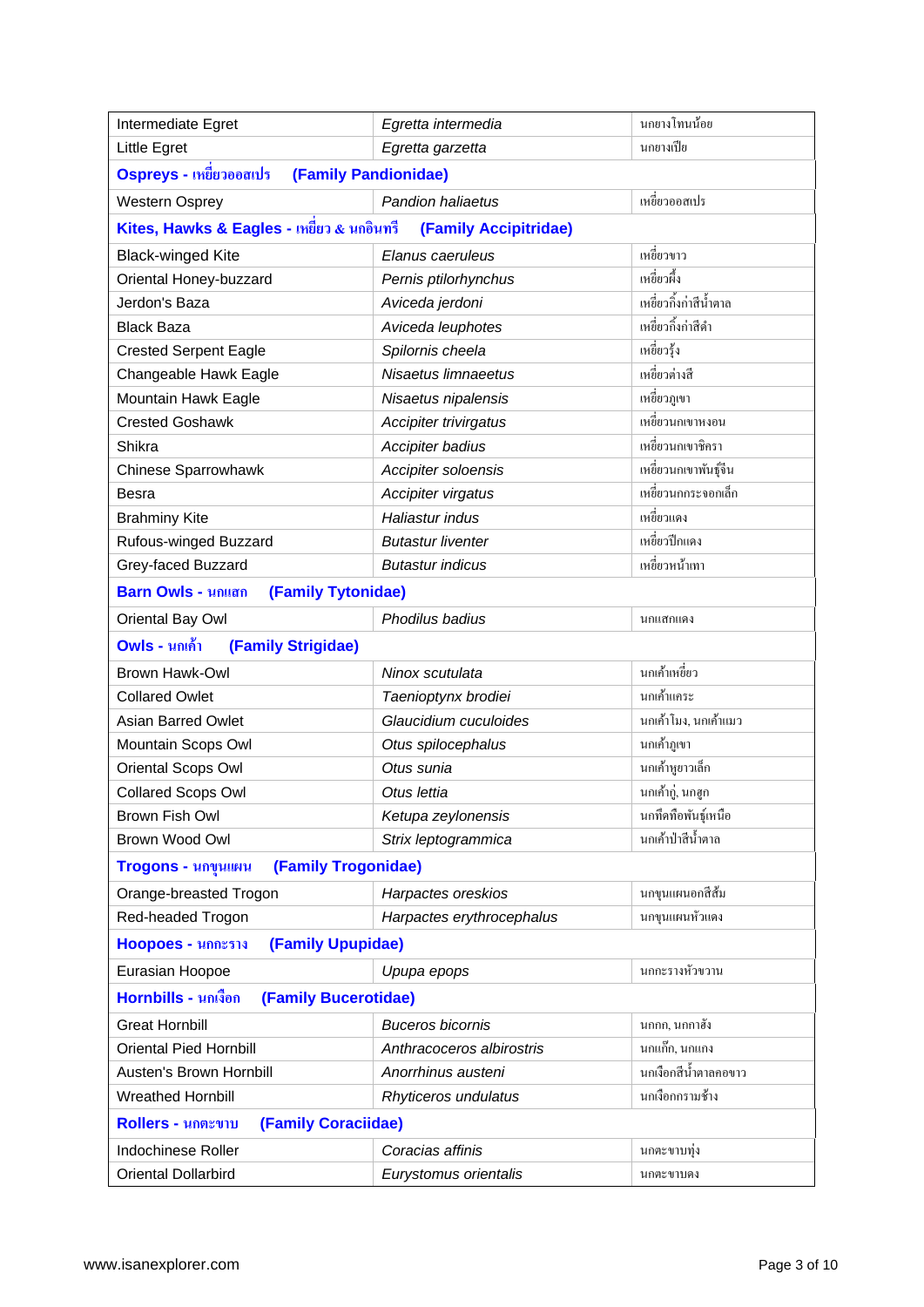| Kingfishers - นกกระเต็น<br>(Family Alcedinidae)   |                               |                           |  |
|---------------------------------------------------|-------------------------------|---------------------------|--|
| <b>Banded Kingfisher</b>                          | Lacedo pulchella              | นกกะเต็นลาย               |  |
| White-throated Kingfisher                         | Halcyon smyrnensis            | นกกะเต็นอกขาว             |  |
| <b>Black-capped Kingfisher</b>                    | Halcyon pileata               | นกกะเต็นหัวคำ             |  |
| <b>Blue-eared Kingfisher</b>                      | Alcedo meninting              | นกกะเต็นน้อยหลังสีน้ำเงิน |  |
| Common Kingfisher                                 | Alcedo atthis                 | นกกะเต็นน้อยธรรมดา        |  |
| (Family Meropidae)<br><b>Bee-eaters - นกจาบคา</b> |                               |                           |  |
| <b>Blue-bearded Bee-eater</b>                     | Nyctyornis athertoni          | นกจาบคาเคราน้ำเงิน        |  |
| Asian Green Bee-eater                             | Merops orientalis             | นกจาบคาเล็ก               |  |
| <b>Blue-tailed Bee-eater</b>                      | Merops philippinus            | นกจาบคาหัวเขียว           |  |
| Chestnut-headed Bee-eater                         | Merops leschenaulti           | นกจาบคาหัวสีส้ม           |  |
| Asian Barbets - นกโพระดก                          | (Family Megalaimidae)         |                           |  |
| <b>Great Barbet</b>                               | Psilopogon virens             | นกตั้งถ้อ                 |  |
| <b>Lineated Barbet</b>                            | Psilopogon lineata            | นกโพระคกธรรมดา            |  |
| Green-eared Barbet                                | Psilopogon faiostricta        | นกโพระคกหูเขียว           |  |
| <b>Blue-throated Barbet</b>                       | Psilopogon asiatica           | นกโพระดกคอสีฟ้า           |  |
| <b>Moustached Barbet</b>                          | Psilopogon incognita          | นกโพระดกคอสีฟ้าเคราดำ     |  |
| <b>Blue-eared Barbet</b>                          | Psilopogon duvaucelii         | นกโพระดกหน้าผากดำ         |  |
| <b>Coppersmith Barbet</b>                         | Psilopogon haemacephala       | นกตีทอง                   |  |
| <b>Woodpeckers - นกหัวขวาน</b>                    | (Family Picidae)              |                           |  |
| <b>Speckled Piculet</b>                           | Picumnus innominatus          | นกหัวขวานจิ๋วท้องลาย      |  |
| <b>White-browed Piculet</b>                       | Sasia ochracea                | นกหัวขวานจิ้วคิ้วขาว      |  |
| Heart-spotted Woodpecker                          | Hemicircus canente            | นกหัวขวานแคระจุดรูปหัวใจ  |  |
| Grey-capped Pygmy Woodpecker                      | Yungipicus canicapillus       | นกหัวขวานค่างแคระ         |  |
| White-bellied Woodpecker                          | Dryocopus javensis            | นกหัวขวานใหญ่สีดำ         |  |
| Greater Yellownape                                | Chrysophlegma flavinucha      | นกหัวขวานใหญ่หงอนเหลือง   |  |
| Lesser Yellownape                                 | Picus chlorolophus            | นกหัวขวานเล็กหงอนเหลือง   |  |
| Grey-headed Woodpecker                            | Picus canus                   | นกหัวขวานเขียวหัวคำ       |  |
| <b>Common Flameback</b>                           | Dinopium javanense            | ้นกหัวขวานสามนิ้วหลังทอง  |  |
| <b>Greater Flameback</b>                          | Chrysocolaptes guttacristatus | นกหัวขวานสี่นิ้วหลังทอง   |  |
| Bamboo Woodpecker                                 | Gecinulus viridis             | นกหัวขวานป่าไผ่           |  |
| Bay Woodpecker                                    | <b>Blythipicus pyrrhotis</b>  | นกหัวขวานแดงหลังลาย       |  |
| Rufous Woodpecker                                 | Micropternus brachyurus       | นกหัวขวานสีตาล            |  |
| Black-and-buff Woodpecker                         | Meiglyptes jugularis          | นกหัวขวานด่างท้องคำ       |  |
| <b>Great Slaty Woodpecker</b>                     | Mulleripicus pulverulentus    | นกหัวขวานใหญ่สีเทา        |  |
| Falcons - เหยี่ยวปีกแหลม<br>(Family Falconidae)   |                               |                           |  |
| White-rumped Falcon                               | Polihierax insignis           | เหขี่ยวเล็กตะ โพกขาว      |  |
| <b>Collared Falconet</b>                          | Microhierax caerulescens      | เหขี่ยวแมลงปองาแคง        |  |
| <b>Common Kestrel</b>                             | Falco tinnunculus             | เหขี่ยวเคสเตรล            |  |
| Peregrine Falcon                                  | Falco peregrinus              | เหขี่ยวเพเรกริน           |  |
| <b>Parrots - นกหก</b><br>(Family Psittaculidae)   |                               |                           |  |
| <b>Blossom-headed Parakeet</b>                    | Psittacula roseata            | นกแก้วหัวแพร              |  |
| Vernal Hanging Parrot                             | Loriculus vernalis            | นกหกเล็กปากแคง            |  |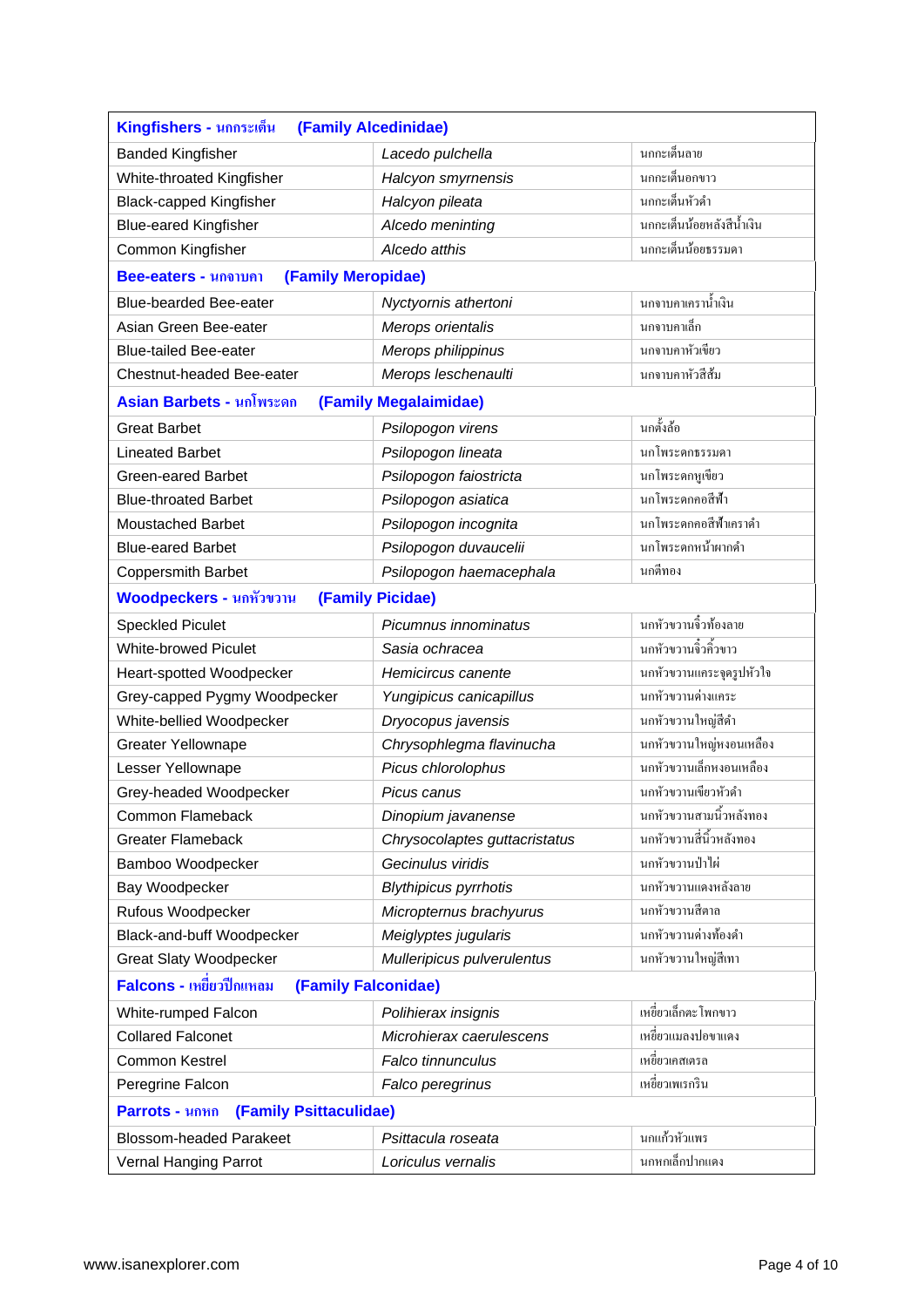| Broadbills - นกพญาปากกว้าง<br>(Family Eurylaimidae)          |                            |                           |  |
|--------------------------------------------------------------|----------------------------|---------------------------|--|
| Long-tailed Broadbill                                        | Psarisomus dalhousiae      | นกพญาปากกว้างหางยาว       |  |
| Silver-breasted Broadbill                                    | Serilophus lunatus         | นกพญาปากกว้างอกสีเงิน     |  |
| <b>Banded Broadbill</b>                                      | Eurylaimus javanicus       | นกพญาปากกว้างลายเหลือง    |  |
| Pittas - นกแต้วแล้ว<br>(Family Pittidae)                     |                            |                           |  |
| <b>Eared Pitta</b>                                           | Pitta phayrei              | นกแต้วแล้วหูขาว           |  |
| Rusty-naped Pitta                                            | Pitta oatesi               | นกแต้วแล้วใหญ่หัวสีน้ำตาล |  |
| <b>Blue Pitta</b>                                            | Pitta cyanea               | นกแต้วแล้วสีน้ำเงิน       |  |
| <b>Blue-winged Pitta</b>                                     | Pitta moluccensis          | นกแด้วแล้วธรรมดา          |  |
| <b>Woodshrikes and allies - นกเฉียวดง</b>                    | (Family Vangidae)          |                           |  |
| Bar-winged Flycatcher-shrike                                 | Hemipus picatus            | นกเขนน้อยปึกแถบขาว        |  |
| Large Woodshrike                                             | Tephrodornis virgatus      | นกเฉี่ยวดงหางสีน้ำตาล     |  |
| Common Woodshrike                                            | Tephrodornis pondicerianus | นกเฉี่ยวคงธรรมดา          |  |
| <b>Woodswallows - นกแอ่นพง</b>                               | (Family Artamidae)         |                           |  |
| Ashy Woodswallow                                             | Artamus fuscus             | นกแอ่นพง                  |  |
| loras - นกขมิ้นน้อย<br>(Family Aegithinidae)                 |                            |                           |  |
| Common lora                                                  | Aegithina tiphia           | นกงมิ้นน้อยธรรมดา         |  |
| Great lora                                                   | Aegithina lafresnayei      | นกขมิ้นน้อยปีกสีเรียบ     |  |
| Cuckooshrikes - นกเฉียวบุ้ง                                  | (Family Campephagidae)     |                           |  |
| <b>Small Minivet</b>                                         | Pericrocotus cinnamomeus   | นกพญาไฟเล็ก               |  |
| <b>Grey-chinned Minivet</b>                                  | Pericrocotus solaris       | นกพญาไฟคอทา               |  |
| Long-tailed Minivet                                          | Pericrocotus ethologus     | นกพญาไฟพันธุ์เหนือ        |  |
| <b>Scarlet Minivet</b>                                       | Pericrocotus speciosus     | นกพญาไฟใหญ่               |  |
| <b>Ashy Minivet</b>                                          | Pericrocotus divaricatus   | นกพญาไฟสีเทา              |  |
| Swinhoe's Minivet                                            | Pericrocotus cantonensis   | นกพญาไฟตะโพกสีน้ำตาล      |  |
| Rosy Minivet                                                 | Pericrocotus roseus        | นกพญาไฟสีกุหลาบ           |  |
| Large Cuckooshrike                                           | Coracina macei             | นกขี้เถ้าใหญ่             |  |
| <b>Black-winged Cuckooshrike</b>                             | Lalage melaschistos        | นกเฉี่ยวบั้งใหญ่          |  |
| Indochinese Cuckooshrike                                     | Lalage polioptera          | นกเฉี่ยวบุ้งกลาง          |  |
| Shrikes - นกอีเสือ<br>(Family Laniidae)                      |                            |                           |  |
| <b>Brown Shrike</b>                                          | Lanius cristatus           | นกอีเสือสีน้ำตาล          |  |
| <b>Burmese Shrike</b>                                        | Lanius collurioides        | นกอีเสือหลังแคง           |  |
| Grey-backed Shrike                                           | Lanius tephronotus         | นกอีเสือหลังเทา           |  |
| Vireos – นกเสื้อแมลงและนกฎหงอนท้องขาว<br>(Family Vireonidae) |                            |                           |  |
| <b>Clicking Shrike-babbler</b>                               | Pteruthius intermedius     | นกเสือแมลงหน้าสีตาล       |  |
| White-bellied Erpornis                                       | Erpornis zantholeuca       | นกฎหงอนท้องขาว            |  |
| Orioles - นกขมิ้น<br>(Family Oriolidae)                      |                            |                           |  |
| <b>Black-hooded Oriole</b>                                   | Oriolus xanthornus         | นกขมิ้นหัวดำใหญ่          |  |
| <b>Black-naped Oriole</b>                                    | Oriolus chinensis          | นกขมื้นท้ายทอยคำ          |  |
| Slender-billed Oriole                                        | Oriolus tenuirostris       | นกขมิ้นปากเรียว           |  |
| (Family Dicruridae)<br>Drongos - นกแซงแซว                    |                            |                           |  |
| <b>Bronzed Drongo</b>                                        | Dicrurus aeneus            | นกแซงแซวเล็กเหลือบ        |  |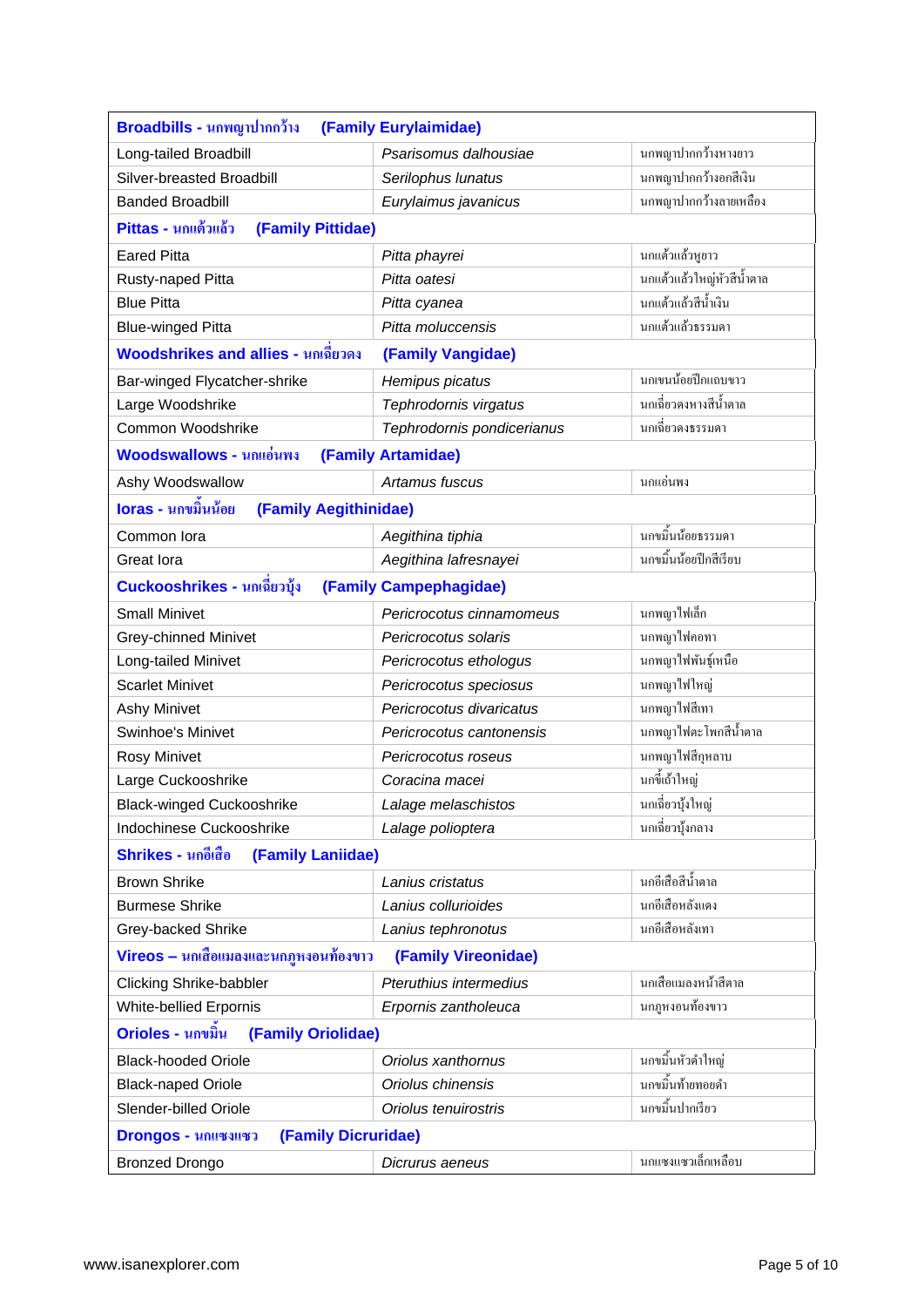| Lesser Racket-tailed Drongo                  | Dicrurus remifer            | นกแซงแซวหางบ่วงเล็ก           |
|----------------------------------------------|-----------------------------|-------------------------------|
| Crow-billed Drongo                           | Dicrurus annectens          | นกแซงแซวปากกา                 |
| <b>Greater Racket-tailed Drongo</b>          | Dicrurus paradiseus         | นกแซงแซวหางบ่วงใหญ่           |
| Hair-crested Drongo                          | Dicrurus hottentottus       | นกแซงแซวหงอนขน                |
| Ashy Drongo                                  | Dicrurus leucophaeus        | นกแซงแซวสีเทา                 |
| <b>Black Drongo</b>                          | Dicrurus macrocercus        | ็นกแซงแซวหางปลา               |
| Fantails - นกอีแพรด<br>(Family Rhipiduridae) |                             |                               |
| <b>White-throated Fantail</b>                | Rhipidura albicollis        | นกอีแพรคคอขาว                 |
| Malaysian Pied Fantail                       | Rhipidura javanica          | นกอีแพรคแถบอกคำ               |
| Monarchs - นกจับแมลงจุกดำ                    | (Family Monarchidae)        |                               |
| <b>Black-naped Monarch</b>                   | Hypothymis azurea           | นกจับแมลงจุกคำ                |
| <b>Blyth's Paradise Flycatcher</b>           | Terpsiphone affinis         | นกแซวสวรรค์                   |
| Crows & Jays - อีกา & นกปีกลายสก๊อต          | (Family Corvidae)           |                               |
| Eurasian Jay                                 | Garrulus glandarius         | นกปีกลายสก๊อต                 |
| Red-billed Blue Magpie                       | Urocissa erythroryncha      | นกขุนแผน                      |
| Common Green Magpie                          | Cissa chinensis             | นกสาลิกาเขียว                 |
| <b>Rufous Treepie</b>                        | Dendrocitta vagabunda       | นกกะลิงเขียด                  |
| <b>Grey Treepie</b>                          | Dendrocitta formosae        | นกกะลิงเขียดสีเทา             |
| Racket-tailed Treepie                        | Crypsirina temia            | นกกาแวน                       |
| Large-billed Crow                            | Corvus macrorhynchos        | อีกา (พันธุ์ใต้)              |
| Eastern Jungle Crow                          | Corvus levaillantii         | อีกา (พันธุ์เหนือ)            |
| Fairy Flycatchers - นกจับแมลง                | (Family Stenostiridae)      |                               |
| Grey-headed Canary-flycatcher                | Culicicapa ceylonensis      | นกจับแมลงหัวเทา               |
| Tits & Chickadees - นกติด                    | (Family Paridae)            |                               |
| Sultan Tit                                   | Melanochlora sultanea       | นกติ๊ดสุลต่าน                 |
| Yellow-cheeked Tit                           | Machlolophus spilonotus     | นกดิ๊ดแก้มเหลือง              |
| Bulbuls - นุกปรอด<br>(Family Pycnonotidae)   |                             |                               |
| <b>Puff-throated Bulbul</b>                  | Alophoixus pallidus         | ุนกปรอดโอ่งเมืองเหนือ         |
| Grey-eyed Bulbul                             | Iole propinqua              | นกปรอดเล็กตาขาว               |
| Ashy Bulbul                                  | Hemixos flavala             | นกปรอคแถบปีกเหลือง            |
| Mountain Bulbul                              | Ixos mcclellandii           | นกปรอคภูเขา                   |
| <b>Black Bulbul</b>                          | Hypsipetes leucocephalus    | นกปรอดดำ                      |
| <b>Black-headed Bulbul</b>                   | Brachypodius melanocephalos | นกปรอดทอง                     |
| <b>Black-crested Bulbul</b>                  | Rubigula flaviventris       | นกปรอดเหลืองหัวจุก            |
| <b>Streak-eared Bulbul</b>                   | Pycnonotus conradi          | นกปรอดสวน                     |
| <b>Stripe-throated Bulbul</b>                | Pycnonotus finlaysoni       | นกปรอดคอลาย                   |
| <b>Flavescent Bulbul</b>                     | Pycnonotus flavescens       | นกปรอดหัวตาขาว                |
| <b>Red-whiskered Bulbul</b>                  | Pycnonotus jocosus          | นกปรอคหัวโขน                  |
| Sooty-headed Bulbul                          | Pycnonotus aurigaster       | นกปรอดหัวสีเขม่า              |
| <b>Swallows &amp; Martins - นกนางแอ่น</b>    | (Family Hirundinidae)       |                               |
| <b>Barn Swallow</b>                          | Hirundo rustica             | นกนางแอ่นบ้าน                 |
| Asian House Martin                           | Delichon dasypus            | นกนางแอ่นมาตินพันธุ์เอเซียใต้ |
| <b>Red-rumped Swallow</b>                    | Cecropis daurica            | นกนางแอ่นตะโพกแดง             |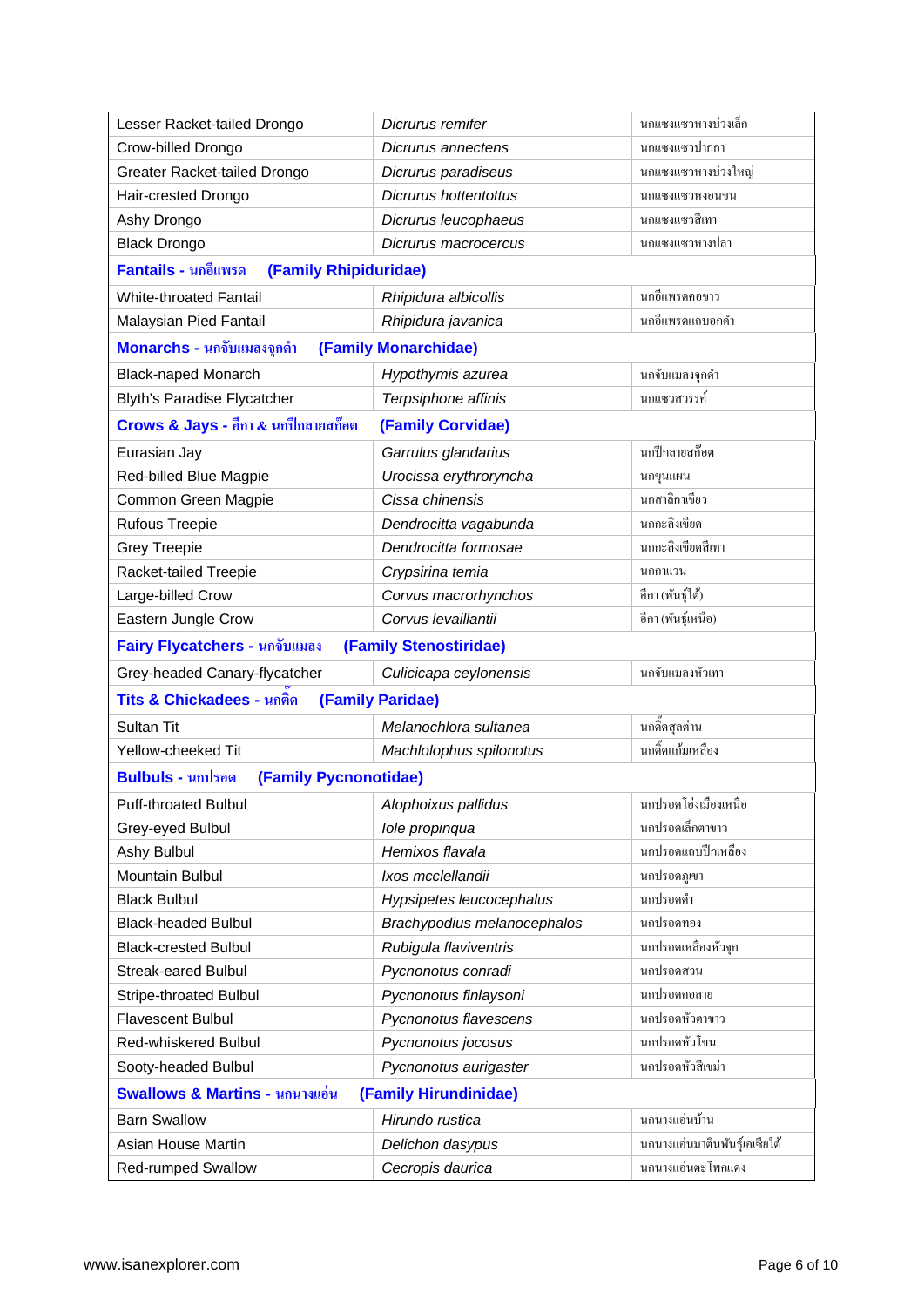| <b>Striated Swallow</b>                                                    | Cecropis striolata         | นกนางแอ่นลาย                     |  |
|----------------------------------------------------------------------------|----------------------------|----------------------------------|--|
| Cettia Bush Warblers and allies - นกกระจ้อย<br>(Family Cettiidae)          |                            |                                  |  |
| <b>Yellow-bellied Warbler</b>                                              | Abroscopus superciliaris   | นกกระจ้อยคอขาว                   |  |
| Asian Stubtail                                                             | Urosphena squameiceps      | นกกระจ้อยหัวลาย                  |  |
| Leaf Warblers and allies - นกกระจิด                                        | (Family Phylloscopidae)    |                                  |  |
| Yellow-browed Warbler                                                      | Phylloscopus inornatus     | นกกระจิ๊คธรรมดา                  |  |
| <b>Yellow-streaked Warbler</b>                                             | Phylloscopus armandii      | ้นกกระจิ๊ดอกลายเหลือง            |  |
| Radde's Warbler                                                            | Phylloscopus schwarzi      | นกกระจิ๊ดปากหนา                  |  |
| Dusky Warbler                                                              | Phylloscopus fuscatus      | นกกระจิ๊ดสีกล้ำ                  |  |
| <b>Eastern Crowned Warbler</b>                                             | Phylloscopus coronatus     | นกกระจิ๊ดหัวมงกุฎ                |  |
| Alström's Warbler                                                          | Phylloscopus soror         | นกกระจ้อยวงตาสีทองหางสีเรียบ     |  |
| <b>Two-barred Warbler</b>                                                  | Phylloscopus plumbeitarsus | นกกระจิ๊คเขียวปีกสองแถบ          |  |
| <b>Greenish Warbler</b>                                                    | Phylloscopus trochiloides  | นกกระจิ๊ดเขียวคล้ำ               |  |
| Pale-legged Leaf Warbler                                                   | Phylloscopus tenellipes    | นกกระจิ๊ดขาสีเนื้อ               |  |
| <b>Arctic Warbler</b>                                                      | Phylloscopus borealis      | นกกระจิ๊คขั้วโลกเหนือ            |  |
| Sulphur-breasted Warbler                                                   | Phylloscopus ricketti      | นกกระจิ๊ดคิ้วดำท้องเหลือง        |  |
| <b>Blyth's Leaf Warbler</b>                                                | Phylloscopus reguloides    | ้นกกระจิ๊คหางขาวหิมาลัย          |  |
| <b>Claudia's Leaf Warbler</b>                                              | Phylloscopus claudiae      | ้นกกระจิ๊คหางขาวใหญ่             |  |
| Davison's Leaf Warbler                                                     | Phylloscopus intensior     | นกกระจิ๊ดหางขาวเล็ก              |  |
| <b>Reed Warblers - นกพง</b>                                                | (Family Acrocephalidae)    |                                  |  |
| <b>Thick-billed Warbler</b>                                                | Arundinax aedon            | นกพงปากหนา                       |  |
| Cisticolas and allies - นกกระจิบ                                           | (Family Cisticolidae)      |                                  |  |
| <b>Brown Prinia</b>                                                        | Prinia polychroa           | นกกระจิบหญ้าสีน้ำตาล             |  |
| <b>Rufescent Prinia</b>                                                    | Prinia rufescens           | นกกระจิบหญ้าสีข้างแคง            |  |
| Grey-breasted Prinia                                                       | Prinia hodgsonii           | นกกระจิบหญ้าอกเทา                |  |
| <b>Yellow-bellied Prinia</b>                                               | Prinia flaviventris        | นกกระจิบหญ้าท้องเหลือง           |  |
| Plain Prinia                                                               | Prinia inornata            | นกกระจิบหญ้าสีเรียบ              |  |
| <b>Common Tailorbird</b>                                                   | Orthotomus sutorius        | นกกระจิบธรรมดา                   |  |
| Dark-necked Tailorbird                                                     | Orthotomus atrogularis     | นกกระจิบคอคำ                     |  |
| Sylviid Babblers & Parrotbills - นกกินแมลง                                 | (Family Paradoxornithidae) |                                  |  |
| Yellow-eyed Babbler                                                        | Chrysomma sinense          | นกกินแมลงตาเหลือง                |  |
| Yuhinas & White-eyes - นกแว่นตา                                            | (Family Zosteropidae)      |                                  |  |
| Chestnut-flanked White-eye                                                 | Zosterops erythropleurus   | นกแว่นตาขาวสีข้างแดง             |  |
| Swinhoe's White-eye                                                        | Zosterops simplex          | นกแว่นตาขาวหลังเขียว             |  |
| Indian White-eye                                                           | Zosterops palpebrosus      | นกแว่นตาขาวสีทอง                 |  |
| Babblers & Scimitar Babblers - นกกินแมลง&นกระวังไพร<br>(Family Timaliidae) |                            |                                  |  |
| Chestnut-capped Babbler                                                    | Timalia pileata            | นกกินแมลงกระหม่อมแดง             |  |
| Pin-striped Tit-Babbler                                                    | Mixornis gularis           | นกกินแมลงอกเหลือง                |  |
| Golden Babbler                                                             | Cyanoderma chrysaeum       | นกกินแมลงหัวสีทอง                |  |
| <b>Rufous-fronted Babbler</b>                                              | Cyanoderma rufifrons       | นกกินแมลงหน้าผากน้ำตาล           |  |
| <b>Buff-chested Babbler</b>                                                | Cyanoderma ambiguum        | นกกินแมลงหน้าผากน้ำตาล (หิมาลัย) |  |
| Red-billed Scimitar Babbler                                                | Pomatorhinus ochraceiceps  | นกระวังไพรปากแคงยาว              |  |
| White-browed Scimitar Babbler                                              | Pomatorhinus schisticeps   | นกระวังไพรปากเหลือง              |  |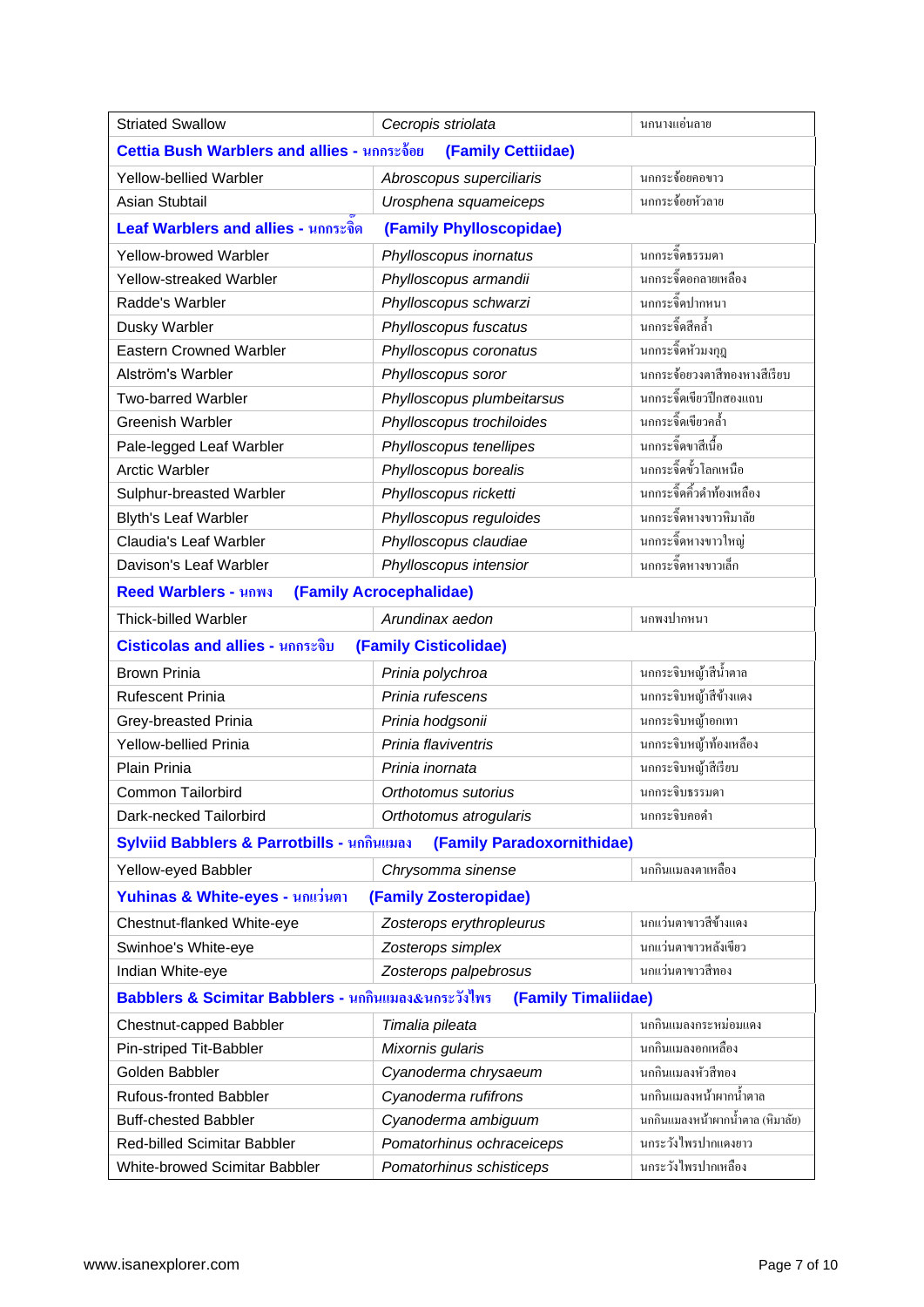| Large Scimitar Babbler                                             | Erythrogenys hypoleucos     | นกระวังไพรปากยาว         |
|--------------------------------------------------------------------|-----------------------------|--------------------------|
| Grey-throated Babbler                                              | Stachyris nigriceps         | นกกินแมลงคอเทา           |
| Ground Babblers & Allies - นกมุ่นรก                                | (Family Pellorneidae)       |                          |
| <b>Collared Babbler</b>                                            | Gampsorhynchus torquatus    | นกเสื้อแมลงหัวขาว        |
| <b>Puff-throated Babbler</b>                                       | Pellorneum ruficeps         | นกจาบดินอกลาย            |
| <b>Buff-breasted Babbler</b>                                       | Pellorneum tickelli         | นกกินแมลงป่าอกสีน้ำตาล   |
| Eyebrowed Wren-Babbler                                             | Napothera epilepidota       | นกขู้เต้นกิ้วขาว         |
| Fulvettas - นกมุ่นรก<br>(Family Alcippeidae)                       |                             |                          |
| <b>Brown-cheeked Fulvetta</b>                                      | Alcippe poioicephala        | นกมุ่นรกตาขาว            |
| Yunnan Fulvetta                                                    | Alcippe fratercula          | นกมุ่นรกตาแดง            |
| Laughingthrushes - นกกะราง                                         | (Family Leiothrichidae)     |                          |
| Lesser Necklaced Laughingthrush                                    | Garrulax monileger          | นกกะรางสร้อยคอเล็ก       |
| White-crested Laughingthrush                                       | Garrulax leucolophus        | นกกะรางหัวหงอก           |
| White-necked Laughingthrush                                        | Garrulax strepitans         | นกกะรางอกสีน้ำตาลไหม้    |
| Black-throated Laughingthrush                                      | Pterorhinus chinensis       | นกกะรางคอคำ, นกซอฮู้     |
| Fairy-bluebirds - นกเขียวคราม                                      | (Family Irenidae)           |                          |
| Asian Fairy-bluebird                                               | Irena puella                | นกเขียวคราม              |
| Nuthatches - นกไต่ไม้<br>(Family Sittidae)                         |                             |                          |
| Velvet-fronted Nuthatch                                            | Sitta frontalis             | นกไต่ไม้หน้าผากกำมะหชี่  |
| <b>Chestnut-bellied Nuthatch</b>                                   | Sitta cinnamoventris        | นกไต่ไม้ท้องสีเม็ดมะขาม  |
| <b>Burmese Nuthatch</b>                                            | Sitta neglecta              | นกไต่ไม้ท้องสีส้ม        |
| Starlings - นกกิ๋งโครง<br>(Family Sturnidae)                       |                             |                          |
| Golden-crested Myna                                                | Ampeliceps coronatus        | นกเอี้ยงหัวสีทอง         |
| Common Hill Myna                                                   | Gracula religiosa           | นกขุนทอง                 |
| Great Myna                                                         | Acridotheres grandis        | <u>้</u><br>นกเอี้ยงหงอน |
| Common Myna                                                        | <b>Acridotheres tristis</b> | นกเอี้ยงสาริกา           |
| <b>Black-collared Starling</b>                                     | Gracupica nigricollis       | นกกึ้งโครงคอดำ           |
| <b>Chestnut-tailed Starling</b>                                    | Sturnia malabarica          | นกกิ้งโครงแกลบหัวเทา     |
| Thrushes - นกเดินดง<br>(Family Turdidae)                           |                             |                          |
| Green Cochoa                                                       | Cochoa viridis              | นกปีกแพรสีเขียว          |
| Dark-sided Thrush                                                  | Zoothera marginata          | นกเดินคงเล็กปากยาว       |
| White's Thrush                                                     | Zoothera aurea              | นกเดินดงลายเสือใหญ่      |
| <b>Scaly Thrush</b>                                                | Zoothera dauma              | นกเดินดงลายเสือ          |
| Orange-headed Thrush                                               | Geokichla citrina           | นกเดินคงหัวสีส้ม         |
| <b>Eyebrowed Thrush</b>                                            | Turdus obscurus             | นกเดินคงสีกล้ำ           |
| Grey-sided Thrush                                                  | Turdus feae                 | นกเดินดงอกเทา            |
| Chats & Old World Flycatchers - นกจับแมลง<br>(Family Muscicapidae) |                             |                          |
| Oriental Magpie-Robin                                              | Copsychus saularis          | นกกางเขนบ้าน             |
| White-rumped Shama                                                 | Copsychus malabaricus       | นกกางเขนดง               |
| Dark-sided Flycatcher                                              | Muscicapa sibirica          | นกจับแมลงสีคล้ำ          |
| Asian Brown Flycatcher                                             | Muscicapa dauurica          | นกจับแมลงสีน้ำตาล        |
| White-gorgeted Flycatcher                                          | Anthipes monileger          | นกจับแมลงสร้อยคอขาว      |
| Hainan Blue Flycatcher                                             | Cyornis hainanus            | นกจับแมลงอกสีฟ้า         |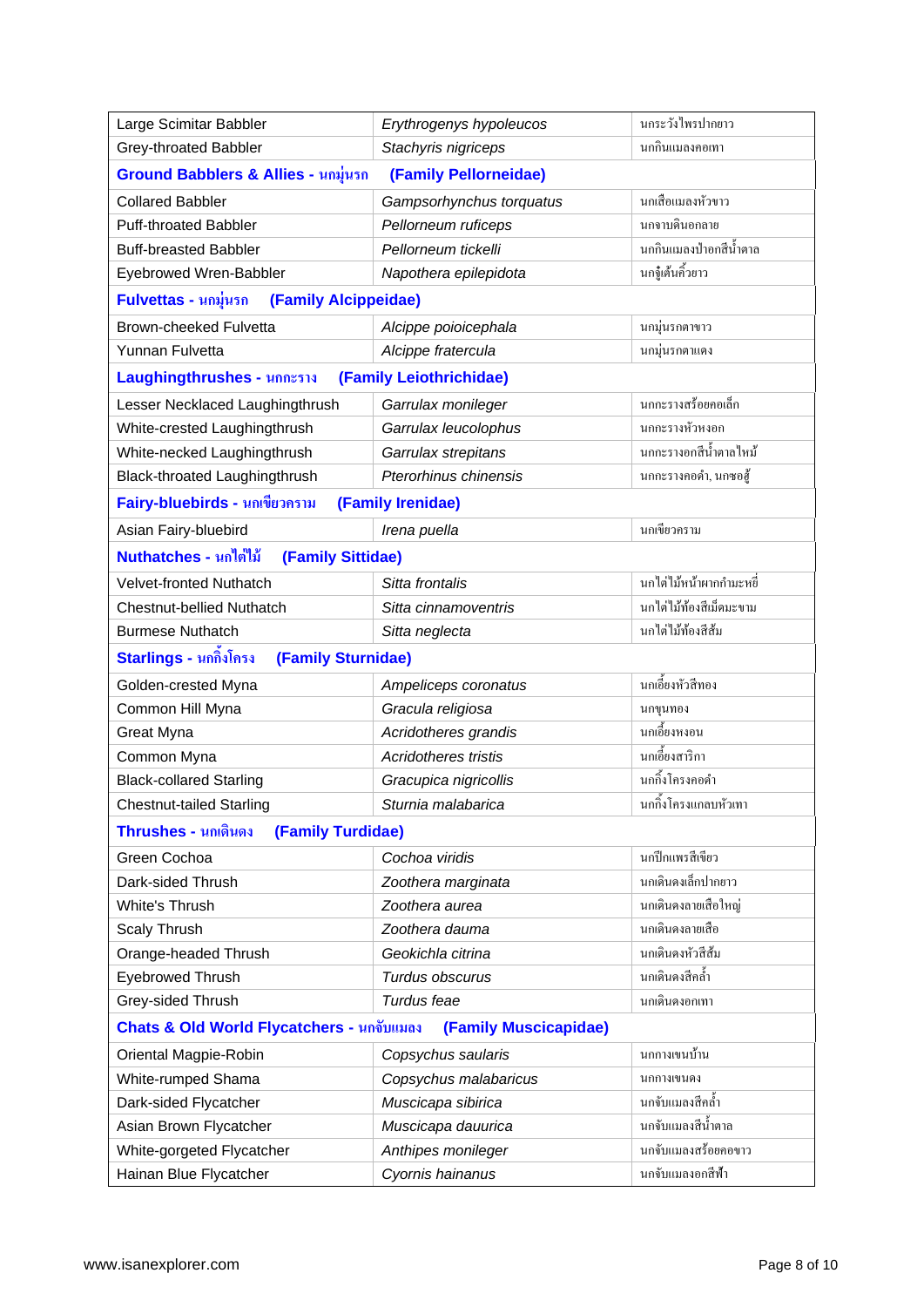| Hill Blue Flycatcher                                        | Cyornis whitei                 | นกจับแมลงคอน้ำตาลแดง       |
|-------------------------------------------------------------|--------------------------------|----------------------------|
| Indochinese Blue Flycatcher                                 | Cyornis sumatrensis            | นกจับแมลงอกส้มท้องขาว      |
| Large Niltava                                               | Niltava grandis                | นกนิลตวาใหญ่               |
| Blue-and-white Flycatcher                                   | Cyanoptila cyanomelana         | นกจับแมลงสีฟ้าท้องขาว      |
| Verditer Flycatcher                                         | Eumyias thalassinus            | นกจับแมลงสีฟ้า             |
| Siberian Blue Robin                                         | Larvivora cyane                | นกเขนน้อยใชบีเรีย          |
| <b>Rufous-tailed Robin</b>                                  | Larvivora sibilans             | นกเขนน้อยหางแคง            |
| Siberian Rubythroat                                         | Calliope calliope              | นกคอทับทิม                 |
| <b>White-tailed Robin</b>                                   | Myiomela leucura               | นกเขนสีฟ้าหางขาว           |
| Slaty-backed Forktail                                       | Enicurus schistaceus           | นกกางเขนน้ำหลังเทา         |
| White-crowned Forktail                                      | Enicurus leschenaulti          | ้นกกางเขนน้ำหัวขาว         |
| <b>Blue Whistling Thrush</b>                                | Myophonus caeruleus            | นกเอี้ยงถ้ำ                |
| Yellow-rumped Flycatcher                                    | Ficedula zanthopygia           | นกจับแมลงตะโพกเหลือง       |
| Slaty-backed Flycatcher                                     | Ficedula erithacus             | นกจับแมลงหลังสีเทา         |
| Mugimaki Flycatcher                                         | Ficedula mugimaki              | นกจับแมลงคำอกสีส้ม         |
| Little Pied Flycatcher                                      | Ficedula westermanni           | นกจับแมลงเล็กขาวคำ         |
| Taiga Flycatcher                                            | Ficedula parva                 | นกจับแมลงคอแดง             |
| <b>Blue Rock Thrush</b>                                     | Monticola solitarius           | นกกระเบื้องผา              |
| White-throated Rock Thrush                                  | Monticola gularis              | นกกระเบื้องคอขาว           |
| Siberian Stonechat                                          | Saxicola maurus                | นกขอดหญ้าหัวดำ             |
| Stejneger's Stonechat                                       | Saxicola stejnegeri            | นกขอดหญ้าหัวดำ (ตะวันออก)  |
| Pied Bush Chat                                              | Saxicola caprata               | นกขอดหญ้าสีดำ, นกขี้หมา    |
| Leafbirds - นกเขียวก้านตอง<br>(Family Chloropseidae)        |                                |                            |
| <b>Blue-winged Leafbird</b>                                 | Chloropsis moluccensis         | นกเขียวก้านตองปีกสีฟ้า     |
| Golden-fronted Leafbird                                     | Chloropsis aurifrons           | นกเขียวก้านตองหน้าผากสีทอง |
| Orange-bellied Leafbird                                     | Chloropsis hardwickii          | นกเขียวก้านตองท้องสีส้ม    |
| Flowerpeckers - นุกกาฝาก                                    | (Family Dicaeidae)             |                            |
| Thick-billed Flowerpecker                                   | Dicaeum agile                  | นกกาฝากปากหนา              |
| Yellow-vented Flowerpecker                                  | Dicaeum chrysorrheum           | นกกาฝากก้นเหลือง           |
| Plain Flowerpecker                                          | Dicaeum minullum               | นกกาฝากสีเรียบ             |
| Fire-breasted Flowerpecker                                  | Dicaeum ignipectus             | นกกาฝากอกเพลิง             |
| Scarlet-backed Flowerpecker                                 | Dicaeum cruentatum             | นกสีชมพูสวน                |
| Sunbirds - นกกินปลี<br>(Family Nectariniidae)               |                                |                            |
| Ruby-cheeked Sunbird                                        | Chalcoparia singalensis        | นกกินปลีแก้มสีทับทิม       |
| Olive-backed Sunbird                                        | Cinnyris jugularis             | นกกินปลีอกเหลือง           |
| <b>Black-throated Sunbird</b>                               | Aethopyga saturata             | นกกินปลีหางขาวคอคำ         |
| Purple-naped Sunbird                                        | Kurochkinegramma hypogrammicum | นกกินปลีท้ายทอยน้ำเงิน     |
| Little Spiderhunter                                         | Arachnothera longirostra       | นกปลีกล้วยเล็ก             |
| <b>Streaked Spiderhunter</b>                                | Arachnothera magna             | นกปลีกล้วขลาย              |
| <b>Old World Sparrows - นกกระจอก</b><br>(Family Passeridae) |                                |                            |
| Plain-backed Sparrow                                        | Passer flaveolus               | นกกระจอกตาล                |
| <b>Eurasian Tree Sparrow</b>                                | Passer montanus                | นกกระจอกบ้าน               |
| Munias and allies - นกกระติด<br>(Family Estrildidae)        |                                |                            |
| Scaly-breasted Munia                                        | Lonchura punctulata            | นกกระดิ๊ดขี้หมู            |